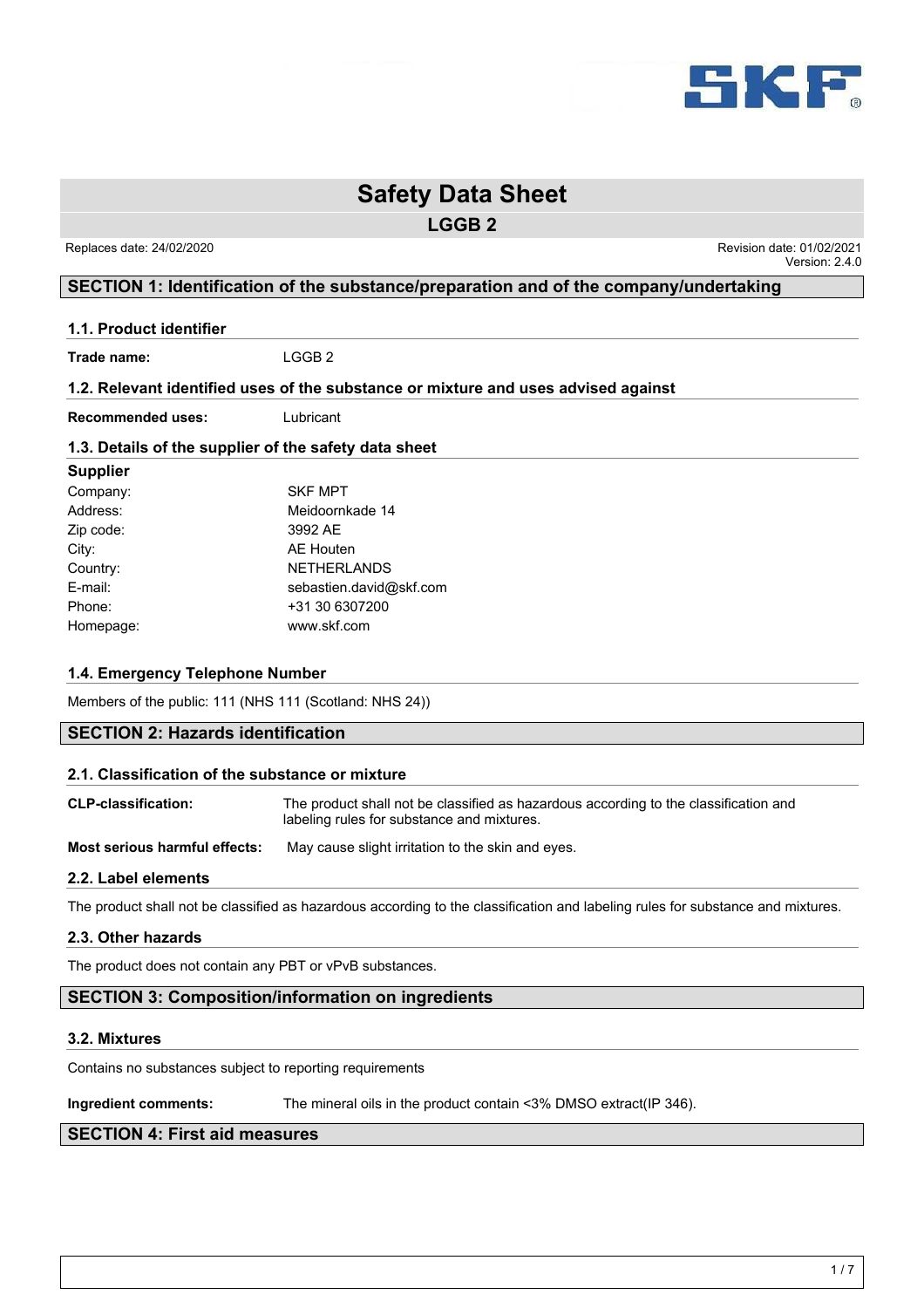

**LGGB 2**

Replaces date: 24/02/2020 **Replaces** date: 01/02/2020 Version: 2.4.0

### **4.1. Description of first aid measures**

| Inhalation:          | Seek fresh air. Seek medical advice in case of persistent discomfort.                                                         |
|----------------------|-------------------------------------------------------------------------------------------------------------------------------|
| Ingestion:           | Wash out mouth thoroughly and drink 1-2 glasses of water in small sips. Seek medical<br>advice in case of discomfort.         |
| <b>Skin contact:</b> | Remove contaminated clothing. Wash skin with soap and water. Seek medical advice in<br>case of persistent discomfort.         |
| Eye contact:         | Flush with water (preferably using eye wash equipment) until irritation subsides. Seek<br>medical advice if symptoms persist. |
| General:             | When obtaining medical advice, show the safety data sheet or label.                                                           |

### **4.2. Most important symptoms and effects, both acute and delayed**

May cause slight irritation to the skin and eyes.

### **4.3. Indication of any immediate medical attention and special treatment needed**

Treat symptoms. No special immediate treatment required.

# **SECTION 5: Fire-fighting measures**

### **5.1. Extinguishing media**

| Suitable extinguishing media: | Extinguish with powder, foam, carbon dioxide or water mist. Use water or water mist to cool<br>non-ignited stock. |
|-------------------------------|-------------------------------------------------------------------------------------------------------------------|
| Unsuitable extinguishing      | Do not use water stream, as it may spread the fire.                                                               |

**media:**

### **5.2. Special hazards arising from the substance or mixture**

Not flammable, but combustible. Product decomposes in fire conditions or when heated to high temperatures, and inflammable and toxic gases may be released.

### **5.3. Advice for fire-fighters**

Move containers from danger area if it can be done without risk. Avoid inhalation of vapour and flue gases - seek fresh air. Wear Self-Contained Breathing Apparatus (SCBA) with chemical resistant gloves.

# **SECTION 6: Accidental release measures**

### **6.1. Personal precautions, protective equipment and emergency procedures**

**For non-emergency personnel:** Wear safety goggles if there is a risk of eye splash. Wear gloves.

**For emergency responders:** In addition to the above: Normal protective clothing equivalent to EN 469 is recommended.

### **6.2. Environmental precautions**

Prevent spillage from entering drains and/or surface water.

### **6.3. Methods and material for containment and cleaning up**

Contain and absorb spill with sand or other absorbent material and transfer to suitable waste containers. Wipe up minor spills with a cloth.

### **6.4. Reference to other sections**

See section 8 for type of protective equipment. See section 13 for instructions on disposal.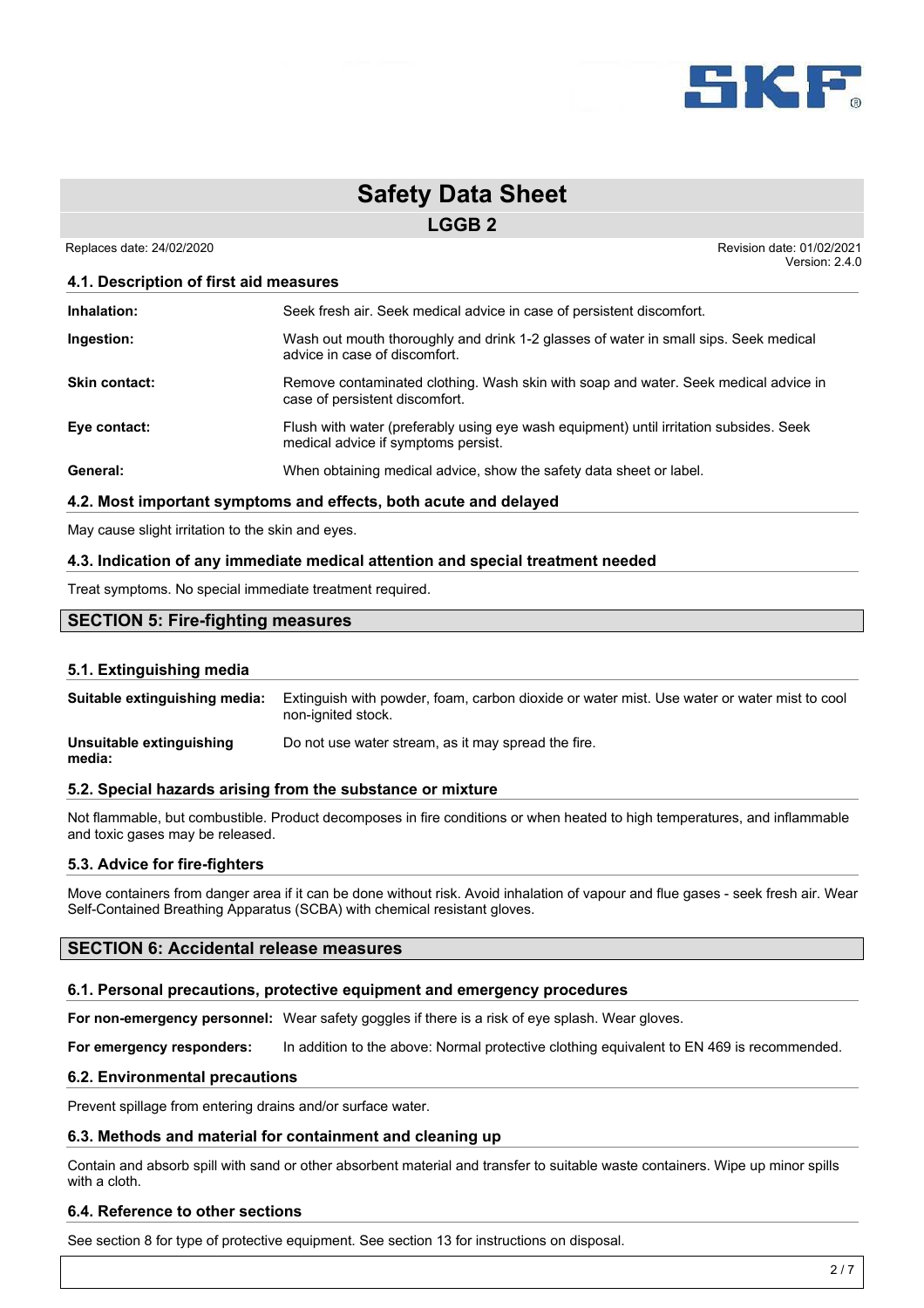

**LGGB 2**

Replaces date: 24/02/2020 **Replaces** date: 01/02/2020 Version: 2.4.0

# **SECTION 7: Handling and storage**

### **7.1. Precautions for safe handling**

The product should be used under well-ventilated conditions and preferably under process ventilation. Running water and eye wash equipment should be available. Wash hands before breaks, before using restroom facilities, and at the end of work.

### **7.2. Conditions for safe storage, including any incompatibilities**

The product should be stored safely, out of reach of children and away from food, animal feeding stuffs, medicines, etc. Do not store with the following: Strong oxidisers/ Strong alkalis/ Strong acids.

### **7.3. Specific end use(s)**

None.

# **SECTION 8: Exposure controls/personal protection**

### **8.1. Control parameters**

| Occupational exposure limit:                                                   | Contains no substances subject to reporting requirements                                                                       |
|--------------------------------------------------------------------------------|--------------------------------------------------------------------------------------------------------------------------------|
| <b>Measuring methods:</b>                                                      | Compliance with occupational exposure limits may be checked by occupational hygiene<br>measurements.                           |
| Legal basis:                                                                   | EH40/2005 Workplace exposure limits. Last amended January 2020.                                                                |
| 8.2. Exposure controls                                                         |                                                                                                                                |
| Appropriate engineering<br>controls:                                           | Wear the personal protective equipment specified below.                                                                        |
| eye/face protection:                                                           | Personal protective equipment, Wear safety goggles if there is a risk of eye splash. Eye protection must conform to EN<br>166. |
| hand protection:                                                               | <b>Personal protective equipment, Plastic or rubber gloves recommended.</b>                                                    |
| <b>Personal protective equipment, Not required.</b><br>respiratory protection: |                                                                                                                                |
| <b>Environmental exposure</b><br>controls:                                     | Ensure compliance with local regulations for emissions.                                                                        |

**SECTION 9: Physical and chemical properties**

# **9.1. Information on basic physical and chemical properties**

| Parameter             |                                    | Value/unit     |
|-----------------------|------------------------------------|----------------|
| State                 | lPaste Fat.                        |                |
| Colour                | Light brown                        |                |
| <b>Odour</b>          | Characteristic                     |                |
| Solubility            | Insoluble in the following: Water. |                |
| Explosive properties  | lNo data                           |                |
| Oxidising properties  | lNo data                           |                |
| Parameter             | Value/unit                         | <b>Remarks</b> |
| pH (solution for use) | No data                            |                |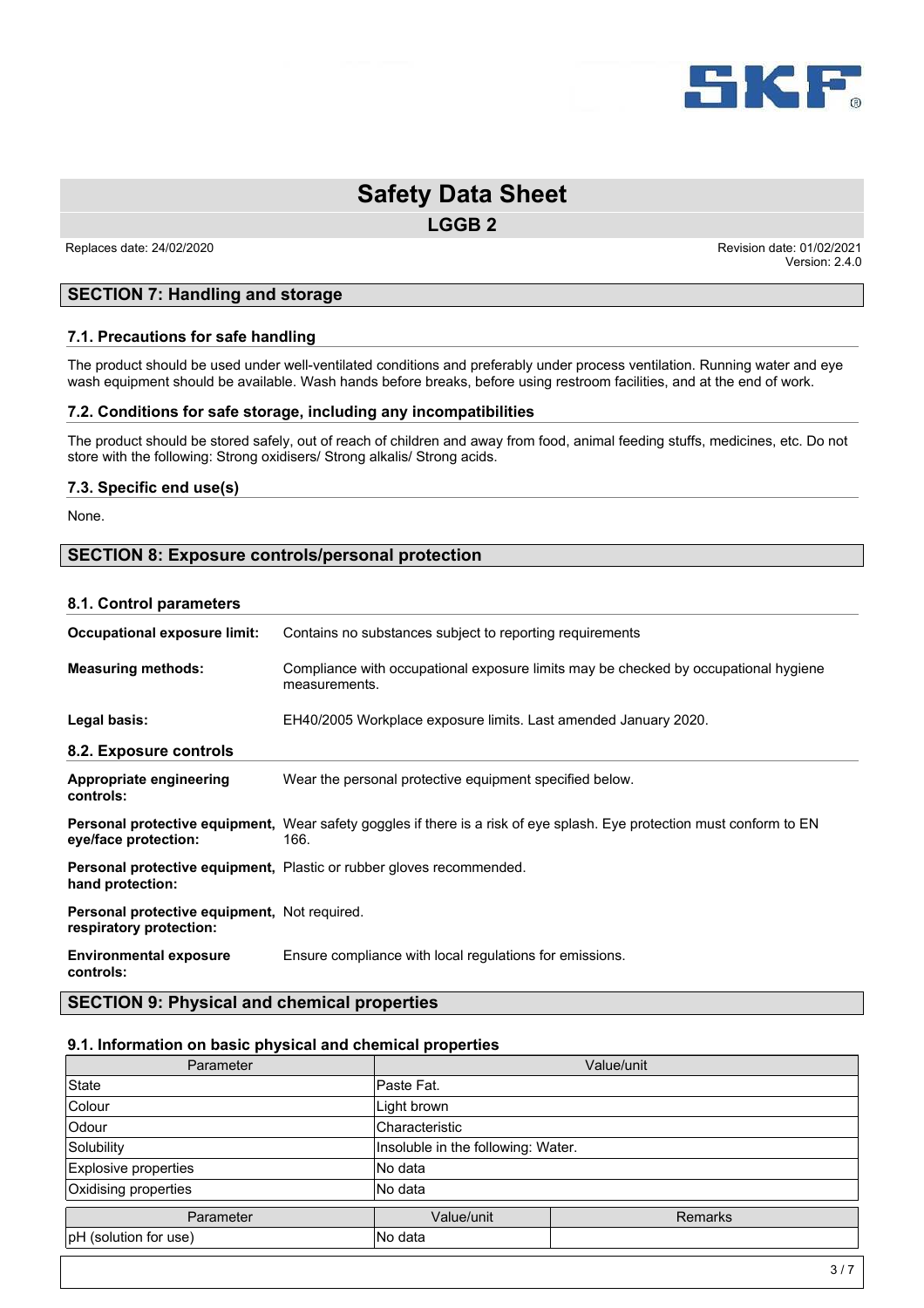

# **LGGB 2 Safety Data Sheet**

Replaces date: 24/02/2020 **Replaces** date: 01/02/2020  $V_{\rm{2}}$   $V_{\rm{2}}$   $V_{\rm{2}}$   $V_{\rm{2}}$   $V_{\rm{2}}$   $R$   $R$   $R$ 

|             | VEISIUII. Z.4.J |
|-------------|-----------------|
| No data     |                 |
| No data     |                 |
| No data     |                 |
| No data     |                 |
| No data     |                 |
| No data     |                 |
| No data     |                 |
| No data     |                 |
| No data     |                 |
| No data     |                 |
| No data     |                 |
| $0.87$ g/ml | (25 °C)         |
| No data     |                 |
| No data     |                 |
| No data     |                 |
| No data     |                 |
| No data     |                 |
|             |                 |

### **9.2 Other information**

|     | ameter<br>aia | Value/unit | <b>THIAIN</b> |
|-----|---------------|------------|---------------|
| . . | NLGI          |            |               |

# **SECTION 10: Stability and reactivity**

### **10.1. Reactivity**

Reacts with the following: Strong oxidisers/ Strong acids/ Strong alkalis.

### **10.2. Chemical stability**

The product is stable when used in accordance with the supplier's directions.

### **10.3. Possibility of hazardous reactions**

None known.

### **10.4. Conditions to avoid**

None known.

### **10.5. Incompatible materials**

Strong oxidisers/ Strong acids/ Strong alkalis.

### **10.6. Hazardous decomposition products**

Product decomposes in fire conditions or when heated to high temperatures, and inflammable and toxic gases may be released.

### **SECTION 11: Toxicological information**

### **11.1. Information on toxicological effects**

**Acute toxicity - oral:** The product does not have to be classified. Test data are not available. Ingestion of large quantities may cause discomfort.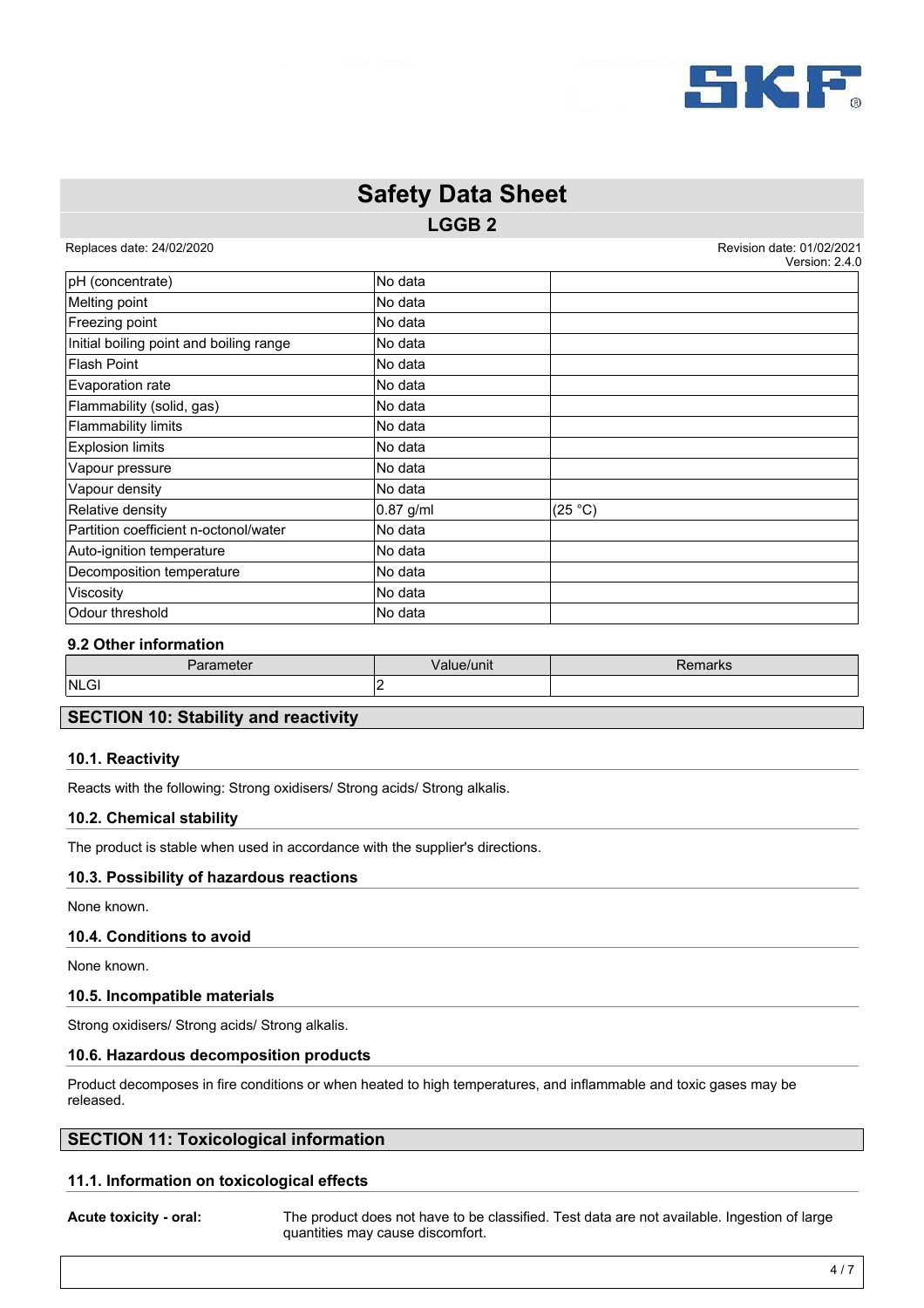

| <b>Safety Data Sheet</b>                                   |                                                                                                                                                                 |  |
|------------------------------------------------------------|-----------------------------------------------------------------------------------------------------------------------------------------------------------------|--|
|                                                            | <b>LGGB2</b>                                                                                                                                                    |  |
| Replaces date: 24/02/2020                                  | Revision date: 01/02/2021<br>Version: 2.4.0                                                                                                                     |  |
| Acute toxicity - dermal:                                   | The product does not have to be classified. Test data are not available.                                                                                        |  |
| Acute toxicity - inhalation:                               | The product does not have to be classified. Test data are not available.                                                                                        |  |
| <b>Skin corrosion/irritation:</b>                          | The product does not have to be classified. Test data are not available. Degreases the skin.<br>Long-term exposure may cause irritation and possible infection. |  |
| Serious eye damage/eye<br>irritation:                      | The product does not have to be classified. Test data are not available. Temporary irritation.                                                                  |  |
| <b>Respiratory sensitisation or</b><br>skin sensitisation: | The product does not have to be classified. Test data are not available.                                                                                        |  |
| Germ cell mutagenicity:                                    | The product does not have to be classified. Test data are not available.                                                                                        |  |
| <b>Carcinogenic properties:</b>                            | The product does not have to be classified. Test data are not available.                                                                                        |  |
| <b>Reproductive toxicity:</b>                              | The product does not have to be classified. Test data are not available.                                                                                        |  |
| <b>Single STOT exposure:</b>                               | The product does not have to be classified. Test data are not available.                                                                                        |  |
| <b>Repeated STOT exposure:</b>                             | The product does not have to be classified. Test data are not available.                                                                                        |  |
| <b>Aspiration hazard:</b>                                  | The product does not have to be classified. Test data are not available.                                                                                        |  |
| Other toxicological effects:                               | On warming/heating, the vapours emitted may cause irritation to the respiratory organs.<br>May cause coughing and breathing difficulties.                       |  |

# **SECTION 12: Ecological information**

### **12.1. Toxicity**

The product does not have to be classified. Test data are not available.

### **12.2. Persistence and degradability**

Test data are not available.

### **12.3. Bioaccumulative potential**

Test data are not available.

### **12.4. Mobility in soil**

Test data are not available.

### **12.5. Results of PBT and vPvB assessment**

The product does not contain any PBT or vPvB substances.

### **12.6. Other adverse effects**

Forms an oil film on water surfaces that may harm aquatic organisms and may disturb the transport of oxygen at the air-water interface.

German water pollution classification (WGK): 1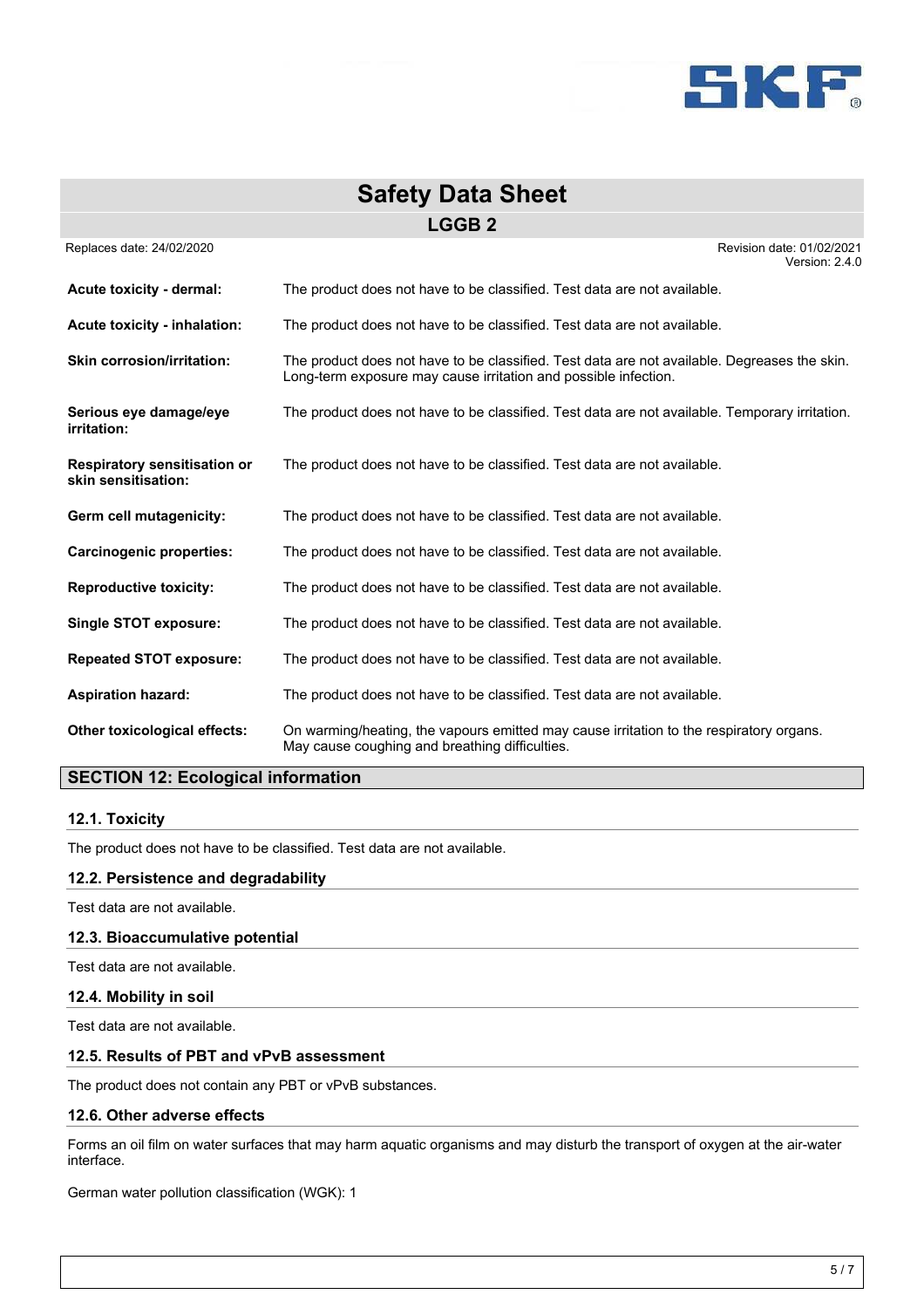

**LGGB 2**

Replaces date: 24/02/2020 **Replaces** date: 01/02/2020 Version: 2.4.0

### **SECTION 13: Disposal considerations**

### **13.1. Waste treatment methods**

Avoid discharge to drain or surface water. If this product as supplied becomes a waste, it does not meet the criteria of a hazardous waste (Dir. 2008/98/EU). Disposal should be in accordance with applicable regional, national and local laws and regulations. Local regulations may be more stringent than regional or national requirements. Empty, cleansed packaging should be disposed of for recycling. Uncleansed packaging is to be disposed of via the local waste-removal scheme.

**Category of waste:** EWC code: Depends on line of business and use, for instance 12 01 12\* spent waxes and fats

> Absorbent/cloth contaminated with the product: EWC code: 15 02 03 Absorbents, filter materials, wiping cloths and protective clothing other than those mentioned in 15 02 02.

### **SECTION 14: Transport information**

**14.1. UN-No.:** Not applicable. **14.4. Packing group:** Not applicable. **14.2. UN proper shipping name: 14.3. Transport hazard class(es):** Not applicable.

Not applicable. **14.5. Environmental hazards:**

Not applicable.

### **14.6. Special precautions for user**

None.

### **14.7. Transport in bulk according to Annex II of MARPOL and the IBC Code**

Not applicable.

**Other Information:** The product is not covered by the rules for transport of dangerous goods.

### **SECTION 15: Regulatory information**

### **15.1. Safety, health and environmental regulations/legislation specific for the substance or mixture**

**Special Provisions:** None.

### **15.2. Chemical Safety Assessment**

**Other Information:** Chemical safety assessment has not been performed.

# **SECTION 16: Other information**

### **Version history and indication of changes**

| ersion | date<br>Revision | <b>DONSIDIE</b>                             | anaes          |
|--------|------------------|---------------------------------------------|----------------|
| 2.4.0  | -01<br>∵∪∠       | SRU<br>$\sim$<br>Veritas<br>Bureau<br>10 E. | 16<br>14<br>__ |

**Abbreviations:** PBT: Persistent, Bioaccumulative and Toxic vPvB: Very Persistent and Very Bioaccumulative STOT: Specific Target Organ Toxicity